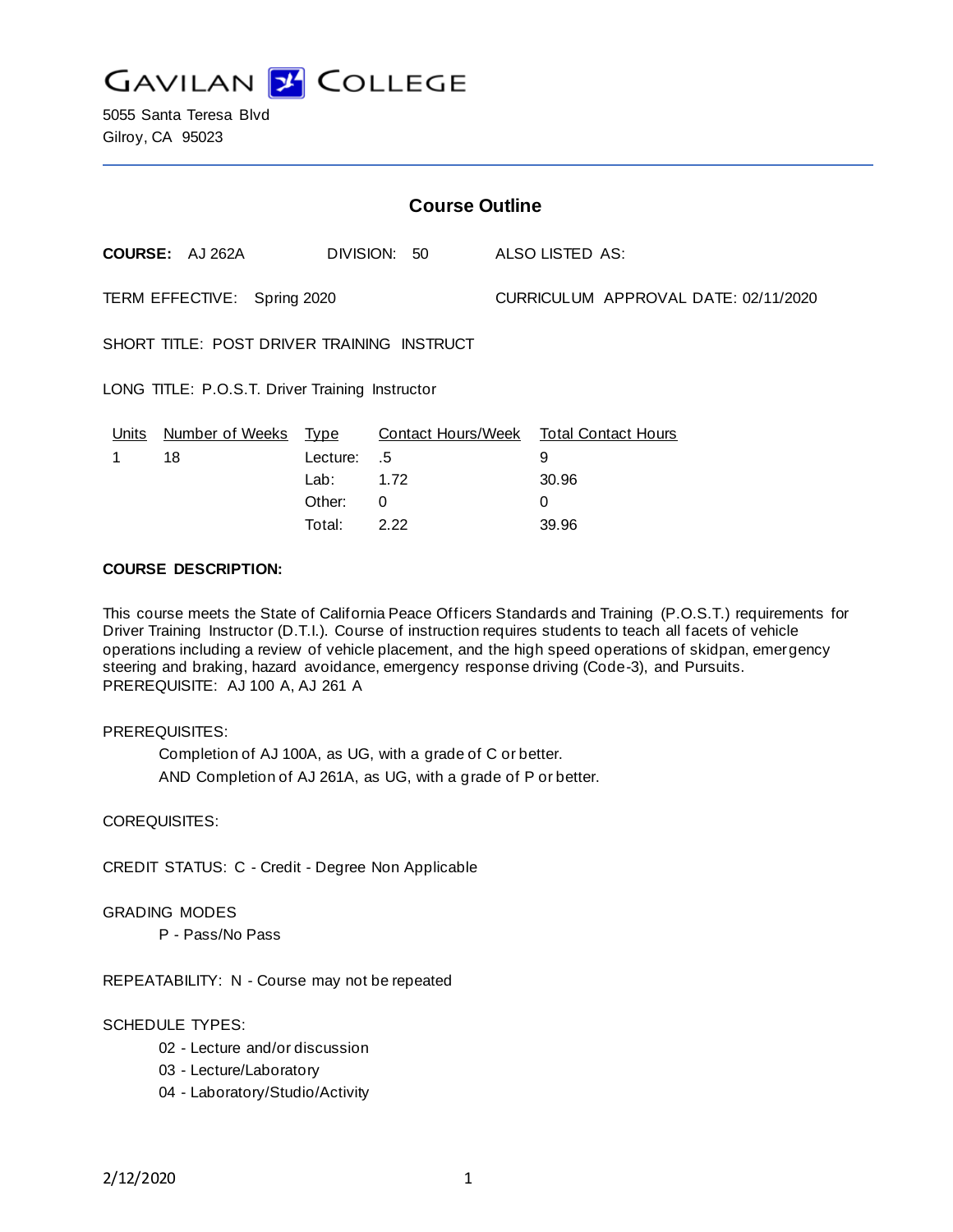## **STUDENT LEARNING OUTCOMES:**

By the end of this course, a student should:

1. State how the Driver Training Course integrates into a police driver training curriculum.

2. Identify police emergency vehicle operations guidelines including legal criteria, safety protocols and mandated risk assessments.

3. Identify key factors and risk areas of police vehicles employed for Driver Training

4. Apply adult learning concepts during classroom instruction

5. Demonstrate Vehicle Control Techniques for standard and emergency vehicle operations, including vehicle road placement, emergency response, pursuit driving and skid control.

6. Execute P.O.S.T. course student driving assessment during a simulated class

## **CONTENT, STUDENT PERFORMANCE OBJECTIVES, OUT-OF-CLASS ASSIGNMENTS**

Curriculum Approval Date: 02/11/2020 Lecture Content: Vehicle Care & Maintenance (0.5 hour) Vehicle dynamics, legal issues, driving & pursuit operations (2 hours) Vehicle placement concepts (2.5 hours) Emergency Vehicle operations concepts: Skid control, hazard avoidance (2 hours) Emergency Vehicle operations concepts: emergency (code 3) driving (2 hours) Lab Content: Course purpose; Police Vehicle Incident Facts & Data, and how instruction mitig ates potential problems (4 hours) Vehicle Care & Maintenance (0.5 hour) Vehicle dynamics, legal issues, driving & pursuit operations (1 hours) Vehicle placement concepts and exercises (1.5 hours) Emergency Vehicle operations exercises: Skid control, hazard avoidance (2.014 hours) Emergency Vehicle operations exercises: emergency (code 3) driving (2 hours) Simulated instruction of emergency vehicle (code 3) driving (4 hours) Emergency Vehicle operations concepts and exercises: pursuit driving (4 hours ) Simulated instruction of vehicle pursuit driving (4 hours) Simulated instruction of lecture vehicle operations vehicle positioning(4 hours) Simulated instruction of lecture vehicle pursuit operations lecture topic (4 hours)

# **METHODS OF INSTRUCTION:**

Lecture, Practical Demonstration, Practice performance

## **OUT OF CLASS ASSIGNMENTS:**

18 hours reading